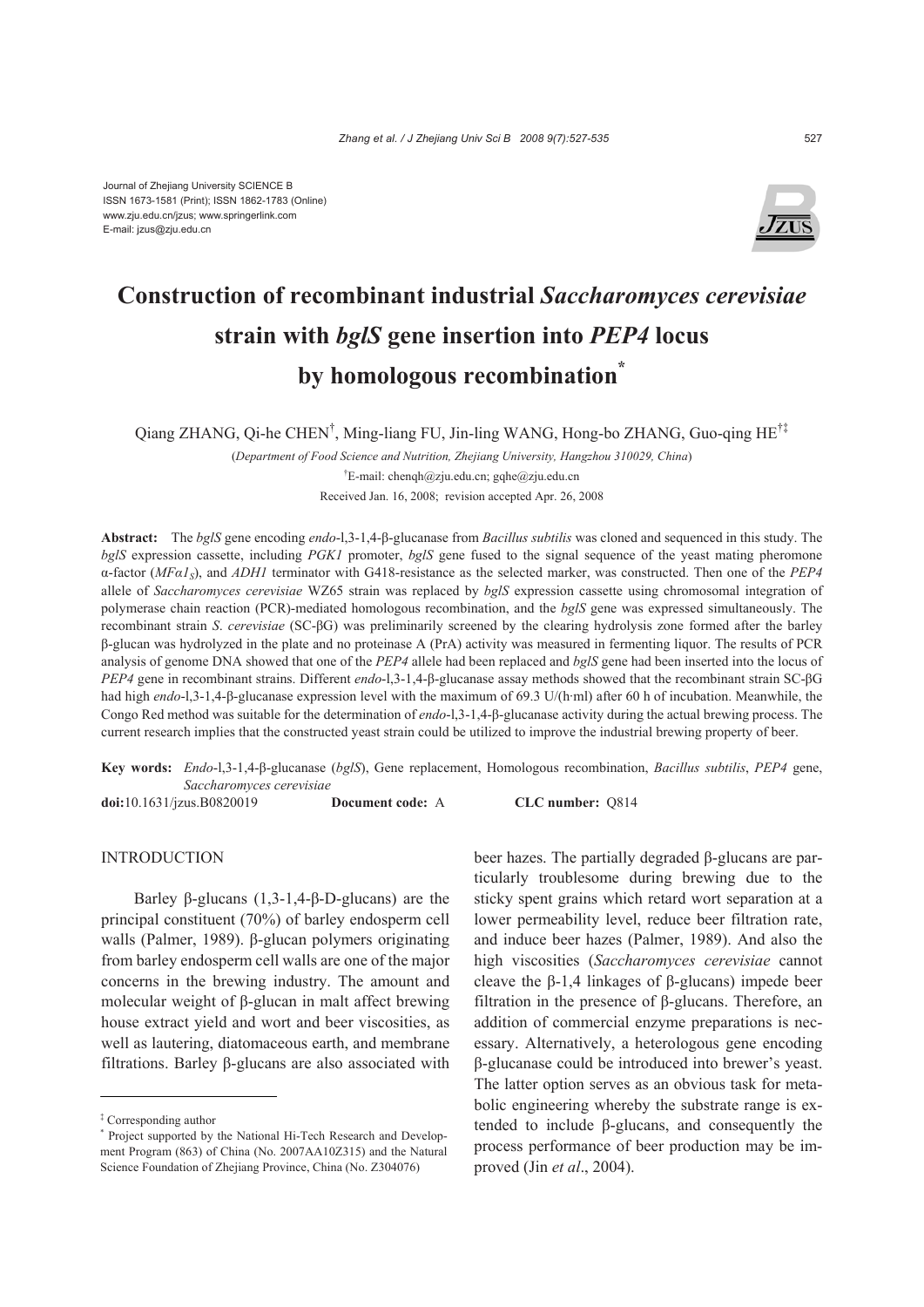Microbial β-glucanases have been used to improve filtration, increase extract yield, and prevent β-glucan hazes. *Endo*-l,3-1,4-β-glucanases from barley and *Bacillus subtilis* have identical substrate specificities (Müller *et al*., 1998). Microbial *endo*-l,3- 1,4-β-glucanase can be added during malting, mashing or fermentation procedures (Grujic, 1998; Jin *et al*., 2004), which can efficiently lower HMW (high molecular weight) β-glucan content in wort and beer (Todo *et al*., 1989; Kettunen *et al*., 1996), leading to improved beer filterability. The addition of  $20\times10^{-6}$ of β-glucanase at 0~2 °C for 2 d increases sevenfold the membrane filterability of bright beer (Sudarmana *et al*., 1996). The bacterial *endo*-l,3-1,4-β-glucanase hydrolyzes linear β-glucans containing β-1,3 and β-1,4 linkages such as cereal β-glucans and lichenan, with a strict cleavage specificity for  $\beta$ -1,4 glycosidic bonds on 3-*O*-substituted glucosyl residues (Gaiser *et al*., 2006) (Fig.1), playing an important biotechnological role in the brewing and animal feedstuff industries.



**Fig.1 The degradation process of barley by** *endo*-**l,3**- **1,4**-**β**-**glucanase (Antoni, 2000)**

Although the introduction of flocculence to brewer's yeast is a convenient method to separate the yeast from the brewing, beer filtration is still an important separation technique in the brewing industry. *Endo*-l,3-1,4-β-glucanases from *B*. *subtilis* (Cantwell *et al*., 1986), *Trichoderma reesei* (Panttilä *et al*., 1987a; 1987b), and barley (Olsen and Thomsen, 1989) have successfully been expressed in *S*. *cerevisiae*, and active enzymes were secreted. The production of β-glucanase did not affect beer quality, and furthermore, the β-glucans were efficiently degraded, resulting in an improved filterability (Panttilä *et al*., 1987a).

The appearance of a stable head of foam is a major consideration in beer quality assessment. As a consequence, many researchers have focused on foam-positive species, in particular, beer proteins, which have been implicated to present in the production and stabilization of foam. The decrease in foam stability caused by yeast proteinase A (PrA) in unpasteurized beer has been reported by several researchers (Muldbjerg *et al*., 1993; Yokoi *et al*., 1996; Cooper *et al*., 2000; Wang *et al*., 2005; He *et al*., 2006). PrA is coded by *PEP4* gene; construction of *PEP4* yeast strains would be helpful to keep foam stability (Wang *et al*., 2007a). Industrial brewing yeast is wild-type original strain in general and it cannot be replaced by laboratorial yeast in beer brewing; however, other researchers have not constructed industrial brewing yeast with *PEP4* gene deletion (Akada, 2002). In our previous research, it was reported that the PrA-deficient recombinant of industrial brewing yeast (WZ65/a) was constructed using polymerase chain reaction (PCR)-mediated gene disruption (Wang *et al*., 2007a), and self-cloning industrial brewer's yeast strains were constructed in the following study, in which the coding sequence of *PEP4* gene was deleted by *CUP1* gene and *GSH1* gene's replacement (Wang *et al*., 2007b).

### MATERIALS AND METHODS

#### **Microbial strains and plasmids**

The host industrial brewing yeast, WZ65, was provided by China Lion Brewery Group. *B*. *subtilis*  mutant ZJF-1A5 was isolated and bred to produce thermal stable *endo*-l,3-1,4-β-glucanase. *Escherichia coli* DH5α was preserved in the laboratory. Vectors, pUC18 and pUG6 (*KanMX*), were preserved in the laboratory.

#### **Media and cultivation conditions**

*Escherichia coli* was grown at 37 °C in Luria-Bertani medium supplemented with ampicillin (100 mg/L) when necessary. Yeast strains were grown at 28 °C in YEPD medium (1% (w/v) yeast extract,  $2\%$  (w/v) peptone,  $2\%$  (w/v) glucose). For selection for geneticin (G418) after yeast transformation, the YEPD plate was supplemented with G418  $(200 \text{ mg/L}).$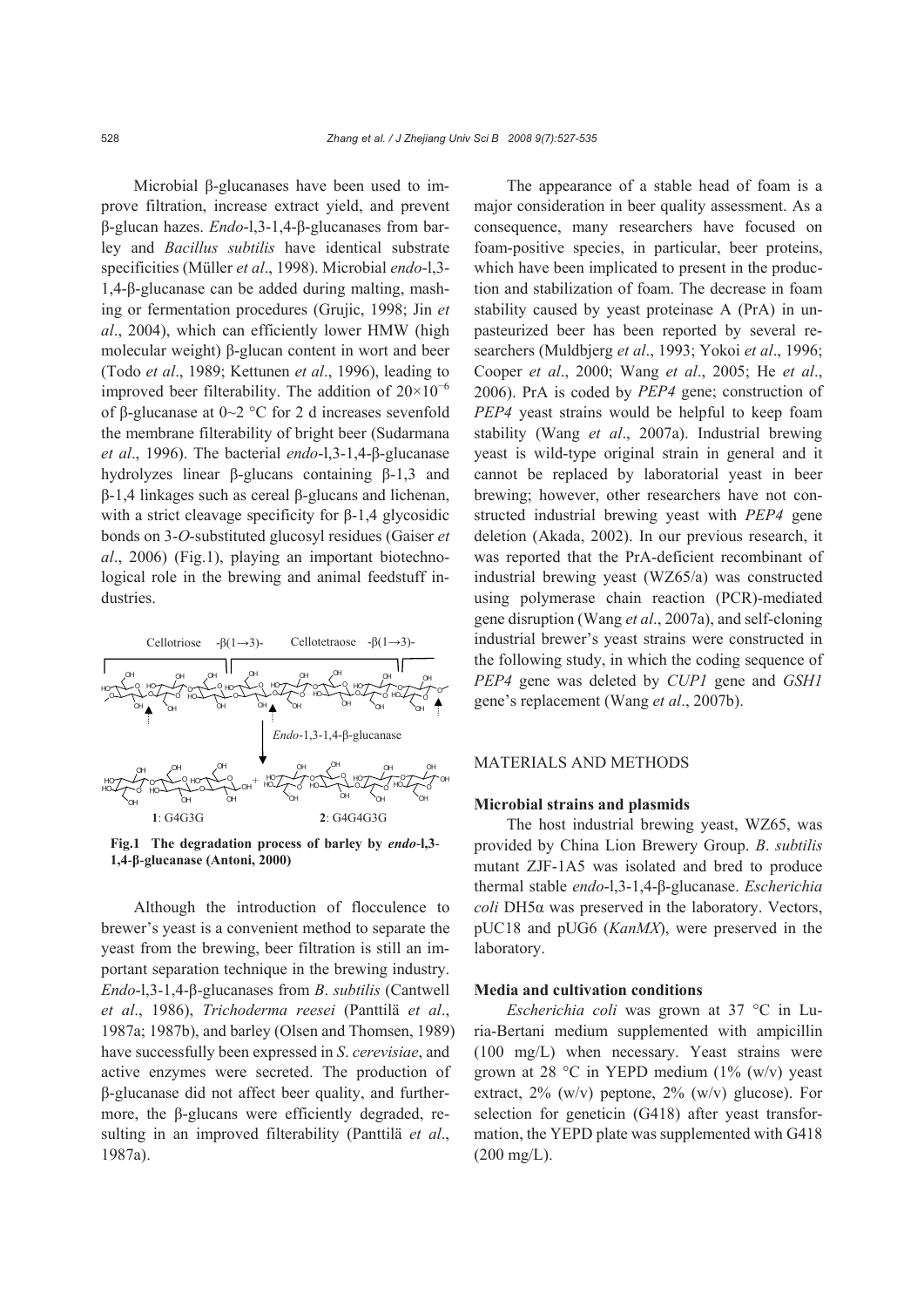#### **Cloning of** *Bacillus subtilis bglS* **gene**

Thermostable *bglS* gene from *B*. *subtilis* ZJF-1A5 was cloned by PCR with designed primers (forward primer, bg-F: 5′-GGGGGATCCATGCCTTATCT GAAACG-3′; reverse primer, bg-D: 5′-GGGAAG CTTATTTACAGAGGGGAGAA-3′). Amplification conditions were 94 °C for 4 min followed by 30 cycles of 94 °C for 30 s, 55 °C for 30 s and 72 °C for 1 min, and finally 72 °C for 10 min. The PCR product was purified and sequenced by Shanghai Sangon Co., China.

# **Construction of recombinant pUC18**-**KPMBT vector**

*PGK1* promoter, the signal sequence of the yeast mating pheromone α-factor (*MFα1<sub>S</sub>*) and *ADH1* terminator  $(ADHI_T)$  fragments were amplified by PCR using *S*. *cerevisiae* WZ65 genome as the template with P1 & P2, P3 & P4 and P7 & P8 primers, respectively, adding relevant recognition sites to the 5′-end and 3′-end (Table 1). And the *bglS* gene for construction of the recombinant plasmid was amplified by PCR with P5 & P6 primers and *B*. *subtilis* as the template. Amplification conditions for the four fragments were 94 °C for 4 min followed by 30 cycles of 94 °C for 30 s, 55 °C for 30 s and 72 °C for 1 min, and finally 72 °C for 10 min.

*PGK1* promoter digested with *Bam*HI and *Xba*I was inserted into MCS (multiple clone site) of pUC18, generating pUC18-P. Then the  $MFaI<sub>S</sub>$  was digested with *Xba*I and *Hin*dIII and ligated with the *Xba*I- and *Hin*dIII-cleaved pUC18-P, and the resulting plasmid was named pUC18-PM. The *bglS* gene fragment was cloned into pUC18 after both digested with *Hin*dIII and *Kpn*I, resulting in pUC18-B. Then pUC18-B was ligated with *Kpn*I- and *Eco*RI-digested *ADH1* terminator fragment and was designated as pUC18-BT. Fragment containing *PGK1* promoter/the signal sequence of *MFα1* factor fusion gene excised with *Nde*I and *Hin*dIII from the pUC18-PM was inserted into the same sites of pUC18-BT, and then pUC18-PMBT1 containing *Nde*I-*Eco*RI fragment of *bglS* expression cassette was constructed. The pUC18-PMBT1 was used as a template in PCR with P1 & P8 primers to amply PMBT fragment, and the PCR products were digested with *Sma*I and *Eco*RI and inserted into pUC18 to construct pUC18-PMBT. Finally, the *KanMX* cassette amplified by PCR using pUG6 as a template with P9 and P10 primers was cloned into the pUC18-PMBT at its *Bam*H and *Sma*I sites to produce final plasmid (pUC18-KPMBT).

## **Electro**-**transformation and screening of the recombinants**

Using recombinant plasmid pUC18-KPMBT as the template, the fragment for replacement was PCR amplified with designed primers, P13 & P14 (Table 1). At their 3′-ends the oligonucleotides (majuscule)

| Primer          | Sequence $(5'\rightarrow 3')$                                                                | Primer site                 | Restriction site |
|-----------------|----------------------------------------------------------------------------------------------|-----------------------------|------------------|
| P <sub>1</sub>  | CCCCCGGGCTTCAACTCAAGACGCACAG                                                                 | $PGLP$ upstream             | SmaI             |
| P1'             | CCGGATCCCATATGCTTCAACTCAAGACGCACAG                                                           | $PGKI_P$ upstream           | BamHI, NdeI      |
| P <sub>2</sub>  | GGTCTAGATGTTTTATATTTGTTGTAAAAAGTAG                                                           | $PGK1_P$ downstream         | XbaI             |
| P <sub>3</sub>  | GGTCTAGAAGAATGAGATTTCCTTC                                                                    | $MFaIS$ upstream            | XbaI             |
| P4              | GGCCAAGCTTCAGCCTCTCTTTTATC                                                                   | $MFaIS$ downstream          | $H$ ind $III$    |
| P <sub>5</sub>  | GGAAGCTTCGGCTCAAACAGGTGGATCGTTTTTTG                                                          | bglS upstream               | $H$ ind $III$    |
| P6              | GGGGTACCGCATTATTTTTTTGTATAGCGCACCC                                                           | bglS downstream             | KpnI             |
| P7              | GGGGTACCGCGAATTTCTTATG                                                                       | $ADHIT$ upstream            | KpnI             |
| P <sub>8</sub>  | GGGAATTCGCATATCTACAATTGGG                                                                    | $ADHIT$ downstream          | EcoRI            |
| P <sub>9</sub>  | GGGGATCCCAGCTGAAGCTTCGTACGC                                                                  | KanMX upstream              | BamHI            |
| <b>P10</b>      | CCCCCGGGGCATAGGCCACTAGTGGATCTG                                                               | KanMX downstream            | SmaI             |
| P <sub>11</sub> | AGTAAAGAAGTTTGGGTAATTCGCT                                                                    | Verification upstream       |                  |
| P <sub>12</sub> | AGTGTTCTATGTTTGCCTTGATTTC                                                                    | Verification downstream     |                  |
| P <sub>13</sub> | 5'-gtatttaatecaaataaaattcaaacaaaaaccaaaactaacatgCAGCTG                                       | Gene replacement upstream   |                  |
| P <sub>14</sub> | AAGCTTCGTACGC-3'<br>5'-atggcagaaaaggatagggcggagaagtaagaaaagtttagctcaGCAT<br>ATCTACAATTGGG-3' | Gene replacement downstream |                  |
|                 |                                                                                              |                             |                  |

**Table 1 Oligonucleotides used in PCR-mediated gene disruption and verification**

*PGK1P*: *PGK1* promoter; *MFα1S*: Signal sequence of the yeast mating pheromone α-factor; *ADH1T*: *ADH1* terminator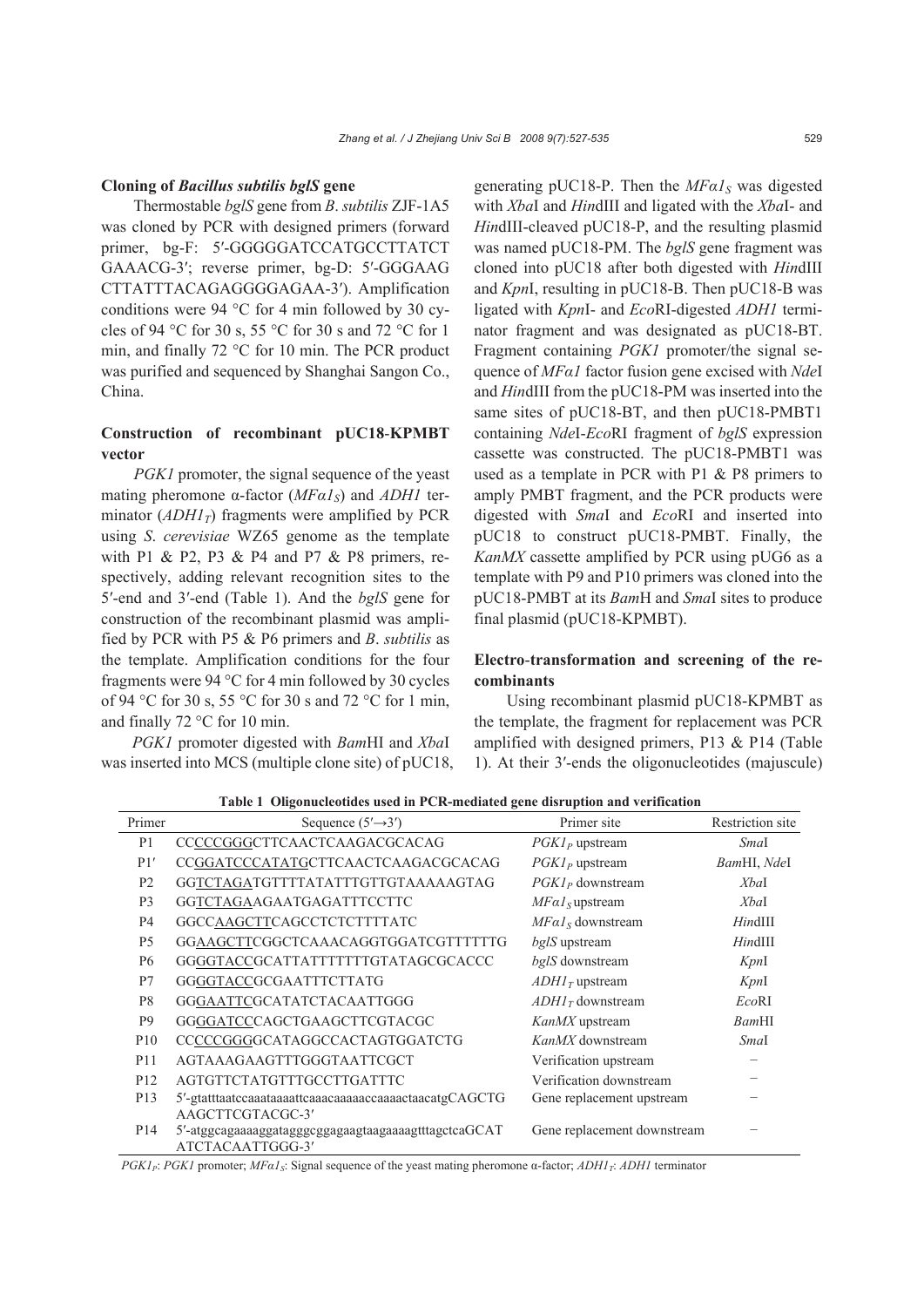are homologous to the recombinant plasmid pUC18- KPMBT, while the oligonucleotides (lowercase) of the 5′-ends are homologous to the sequence of the left and right of the *PEP4* gene, respectively. The PCR product was purified and electro-transformed into industrial yeast *S*. *cerevisiae* WZ65. The electro-transformation conditions were: 7.5 kV/cm, capacitance 25 μF, parallel resistor 200  $\Omega$ , pulse lengths 5 ms. The transformants were selected on YEPD medium containing 200 mg/L G418. After incubation at 30 °C for 72 h, the recombinants were detected and identified.

The two-layer detection plate was used to isolate the transformed strains. The growth YEPD plate with the transformed strains was covered with 5 ml of 0.5% (w/v) agar solution including  $0.1\%$  (w/v) lichenan after the transformed colonies were inoculated onto a new YEPD plate to preserve. After incubated at 30 °C for 6 h, the agar-lichenan layer was stained with 0.1% (w/v) Congo Red solution for 30 min. The recombinants were preserved on YEPD slant after the clearing zone formed around the transformed colony in the stained plate.

## **Identification of the recombinant by PCR amplification**

Using the genome of the recombinant as the template, three pairs of primers, P11 & P10, P12 & P5 and P11 & P12, were designed to verify the recombinant strains, with P11 & P12 located in the flanking region of the *PEP4* ORF (open reading frame), upstream 266 bp and downstream 321 bp, respectively (Table 1).

#### **Determination of** *endo*-**l,3**-**1,4**-**β**-**glucanase activity**

After the recombinant SC-βG was incubated in 10 ml YEPD medium at 30 °C for 24 h, 0.5 ml of culturing liquor was inoculated to 50 ml new YEPD medium. Samples were collected at different time points after inoculation. The culture supernatant of recombinant *S*. *cerevisiae* WZ65 strain was used as crude enzyme to assay the enzyme activity.

1. Congo Red method

The enzyme activity was assayed with barley β-glucan as substrate at 50 °C. Appropriate dilution of the supernatant was done using 0.05 mol/L citrate-phosphate buffer (pH 6.2). For every 900 μl substrate 100 μl supernatant was added. Aliquots (1

ml) were removed in duplicate at intervals, heated (100 °C) for 15 min and cooled to room temperature. Subsequently, 200 μl Congo Red (100 μg/ml) was added and the mixture diluted with buffer to 2 ml. Absorbency was measured at 540 nm (Wood *et al*., 1988). One unit of  $β-1,3-1,4$ -glucanase activity is defined as the amount of enzyme required to hydrolyze 1 μg β-glucan per minute in 1 ml fermenting liquor.

2. DNS (3,5-dinitrosalicylic acid) method

The activity of *endo*-l,3-1,4-β-glucanase was measured by a modified method described by Cantwell and McConnell (1983). The enzyme was appropriately diluted with phosphate buffered saline (PBS)  $(0.2 \text{ mol/L}, \text{pH } 6.0)$ . An aliquot of 0.1 ml enzyme solution prepared was added to 0.9 ml substrate solution (2 mg/ml lichenin) that was pre-incubated at 50 °C for 10 min, and then the mixture was incubated at 50 °C exactly for 10 min. The reaction was stopped by adding 1.5 ml dinitrosalicylic acid solution and boiling for 5 min. Then, the mixture was cooled immediately with cold water and added to 25 ml with distilled water. Absorbency was measured at 540 nm. The amount of reducing sugar was calculated by the absorption value at 540 nm. One unit of activity was defined as the amount of enzyme capable of producing 1 nmol reducing sugar per minute (using glucose as reference) in 1 ml fermenting liquor under the above conditions.

## **Proteinase A (PrA) activity assay**

PrA activity was assayed using  $1\%$  (w/v) casein (pH 2.0) as the substrate and detecting products with modified Bradford (1976) method. One unit of PrA will hydrolyze 1 mg of insulin chain B (oxidized) per minute at pH 6.0 (25 °C) (Wang *et al*., 2005).

#### **RESULTS**

#### *bglS* **gene cloning by PCR amplification**

To obtain the coding sequence of *bglS* gene, PCR amplification was performed with the designed pair of primers bg-F/bg-D. The PCR fragment was cloned and then sequenced by Shanghai Sangon. The amplified 849 bp fragment contained a single ORF 729 bp *bglS* gene (Fig.2). The putative protein consisted of 242 amino acids (AA), of which the first 28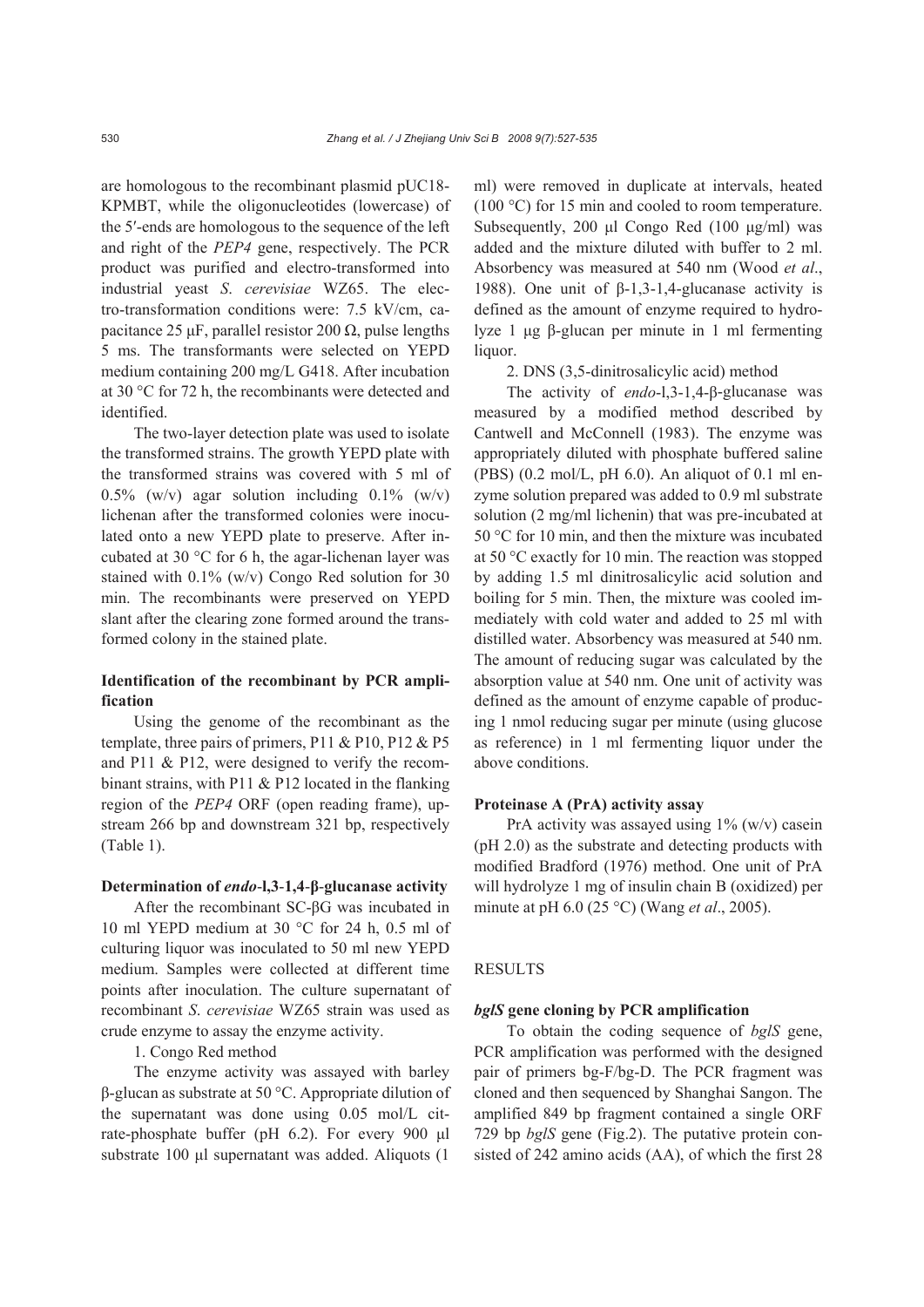|     |   |         |   |                                     |  |  |  |  |  | ATG CCT TAT CTG AAA CGA GTG TTG CTG CTT CTT GTC ACT GGA TTG TTT ATG AGT                          |  |     |  |
|-----|---|---------|---|-------------------------------------|--|--|--|--|--|--------------------------------------------------------------------------------------------------|--|-----|--|
|     |   | $M$ $P$ |   |                                     |  |  |  |  |  | Y L K R V L L L L V T G L F M S                                                                  |  |     |  |
| 55  |   |         |   |                                     |  |  |  |  |  | TTG TTT GCA GTC ACT TCT ACT GCC TCG GCT CAA ACA GGT GGA TCG TTT TTT GAC                          |  |     |  |
|     |   |         |   |                                     |  |  |  |  |  | L F A V T S T A S A O T G G S F F D                                                              |  |     |  |
| 109 |   |         |   |                                     |  |  |  |  |  | CCT TIT AAC GGC TAT AAC TCC GGT TTT TGG CAA AAA GCA GAT GGT TAT TCG AAT                          |  |     |  |
|     |   |         |   |                                     |  |  |  |  |  | PFK GYNSGFW OKADGYSN                                                                             |  |     |  |
| 163 |   |         |   |                                     |  |  |  |  |  | GGA AAT ATG TTC AAC TGC ACG TGG CGG GCT AAT AAC GTA TCA ATG ACG TCA TTG                          |  |     |  |
| 217 | G | N.      | M | F                                   |  |  |  |  |  | N C T W R A N N V S M T S L                                                                      |  |     |  |
|     |   |         |   |                                     |  |  |  |  |  | GGT GAA ATG CGT TTA GCG CTA ACA AGC CCA GCT TAT AAC AAG TTT GAC TGC GGG                          |  |     |  |
| 271 |   |         |   |                                     |  |  |  |  |  | GEMRLALTSPSYNKFDCG                                                                               |  |     |  |
|     |   |         |   |                                     |  |  |  |  |  | GAA AAC CGT TCT GTT CAA ACA TAT GGC TAT GGA CTT TAT GAA GTC AGA ATG AAA                          |  |     |  |
| 325 |   |         |   |                                     |  |  |  |  |  | ENR SVOTYGYGLY EVR MK<br>CCA GCT AAA AAC ACA GGG ATC GTT TCA TCG TTC TTC ACT TAC ACA GGT CCA ACA |  |     |  |
|     |   |         |   |                                     |  |  |  |  |  | PAK NT GIVSS FFTYTG                                                                              |  | P T |  |
| 379 |   |         |   |                                     |  |  |  |  |  | GAT GGA ACT CCT TGG GAT GAG ATT GAT ATC GAA TTT TTA GGA AAA GAC ACA ACG                          |  |     |  |
|     |   |         |   |                                     |  |  |  |  |  | D G T P W D E I D I E F L G K D T T                                                              |  |     |  |
| 433 |   |         |   |                                     |  |  |  |  |  | AAG GTT CAA TTT AAC TAT TAT ACA AAT GGT GCA GGA AAC CAT GAG AAG ATT GTT                          |  |     |  |
|     |   |         |   |                                     |  |  |  |  |  | K V OF N Y Y T N G A G N H E K I                                                                 |  |     |  |
| 487 |   |         |   |                                     |  |  |  |  |  | GAT CTC GGG TTT GAT GCA GCC AAT GCC TAT CAT ACG TAT GCA TTC GAT TGG CAG                          |  |     |  |
|     |   |         |   |                                     |  |  |  |  |  | D L G F D A A N A Y H T Y A F D W O                                                              |  |     |  |
| 541 |   |         |   |                                     |  |  |  |  |  | CCA AAC TCT ATT AAA TGG TAT GTC GAC GGG CAA TTA AAA CAT ACT GCA ACA AAC                          |  |     |  |
|     | P | N       |   |                                     |  |  |  |  |  | SIK WYVDGO L K H T A T N                                                                         |  |     |  |
| 595 |   |         |   |                                     |  |  |  |  |  | CAA ATT CCG ACA ACA CCT GGA AAG ATC ATG ATG AAC TTG TGG AAT GGC ACG GGT                          |  |     |  |
|     |   |         |   |                                     |  |  |  |  |  | O I P T T P G K I M M N L W N G T G                                                              |  |     |  |
| 649 |   |         |   |                                     |  |  |  |  |  | GTC GAT GAA TGG CTT GGC TCC TAC AAT GGT GTA AAT CCG CTA TAC GCT CAT TAT                          |  |     |  |
|     | v |         |   |                                     |  |  |  |  |  | DE W L G S Y N G V N P L Y A H Y                                                                 |  |     |  |
| 703 |   |         |   | GAC TGG GTG CGC TAT ACA AAA AAA TAA |  |  |  |  |  |                                                                                                  |  |     |  |
|     |   |         |   | D W V P V T K K                     |  |  |  |  |  |                                                                                                  |  |     |  |

**Fig.2 Nucleotide and deduced amino acid sequences of the** *bglS* **gene**  The stop codon "TAA" was shown by asterisk at the end of the sequence

AA were predicted to be the signal sequence for the secretion of the protein to the extracellular medium and the rest 214 AA were the mature protein. The first 26 AA of the signal sequence region were deleted, and the rest of the sequence were fused to the signal sequence of *MFα1* factor to construct the *bglS* expression cassette in *S*. *cerevisiae*.

# **PCR amplification of** *bglS* **gene,** *PGK1* **promoter,**  *MFα1S***,** *ADH1* **terminator and the** *KanMX* **cassette**

The PCR products of the *PGK1* promoter, *MFα1<sub>S</sub>*, *ADH1* terminator and the mature *bglS* coding sequence were 778, 285, 259 and 654 bp, respectively. *KanMX* cassette was 1652 bp in length (Fig.3).



**Fig.3 Agarose gel electrophoresis of PCR products**  Lane 1: *PGK1* promoter; Lane 2: The signal sequence of the yeast mating pheromone α-factor  $(MFαI<sub>S</sub>)$ ; Lane 3: *bglS* gene; Lane 4: *ADH1* terminator; Lane 5: *KanMX* cassette

## **Construction and identification of the recombinant vector pUC18**-**KPMBT**

The five PCR-amplified fragments were cloned into pUC18 cloning vector to construct recombinant plasmid pUC18-KPMBT (*KanMX-PGK1<sub>P</sub>-MFα1<sub>S</sub>* $bgIS-ADHI_T$ ) according to the process described in the above section. The recombinant plasmid pUC18- KPMBT was shown in Fig.4.



**Fig.4 The recombinant plasmid pUC18**-**KPMBT**

*Bam*HI and *Eco*RI were selected to digest the recombinant pUC18-KPMBT plasmid in order to identify the recombinant vector. The digestion results, the 2667 and 3614 bp fragments, were expected. The recombinant plasmid pUC18-KPMBT was also confirmed through PCR verification with P1 & P8 and P9 & P8 primers, resulting in 1976 and 3642 bp products,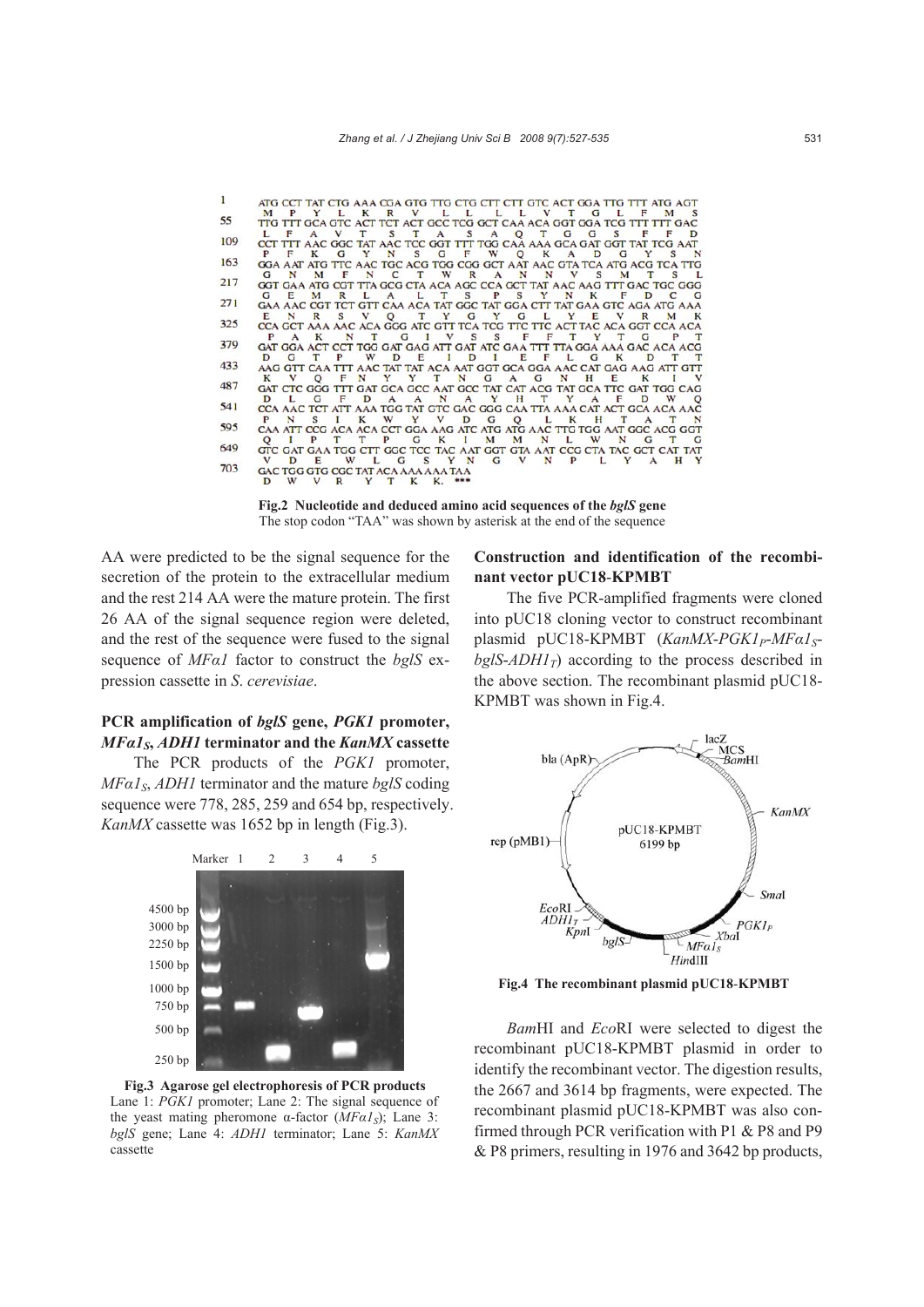respectively (Fig.5). Sequencing analysis of the recombinant plasmid by Shanghai Sangon Co. indicated that the constructed plasmid was correct.



**Fig.5 Identification of the recombinant plasmid**  Lane 1: PCR product with P1 & P8 primers; Lane 2: PCR product with P8 & P9 primers; Lane 3: Recombinant plasmid pUC18-KPMBT digested with *Bam*HI and *Eco*RI

## **Yeast transformation and screening of the recombinants**

PCR amplification of the fragment for gene replacement was pooled using P13 & P14 as primers and the recombinant plasmid pUC18-KPMBT as template in 50 μl volume containing 5 μl  $10\times$  PCR buffer,  $1.2 \text{ mmol/L MgCl}_2$ ,  $200 \text{ mmol/L dNTP}$ ,  $20 \text{ ng}$ of template plasmid, 0.2 μmol/L primers and 2.5 U Taq polymerase. The cycle conditions were 94 °C for 5 min followed by 30 cycles of 94 °C for 40 s, 58 °C for 1 min and 72 °C for 3 min, and finally 72 °C for 10 min. The purified PCR product  $({\sim}5 \text{ µg})$  was electro-transformed into *S*. *cerevisiae* WZ65 strain. The transformation conditions and screening method for the recombinants were described in the previous section. The *S*. *cerevisiae* recombinants expressing *endo*-l,3-1,4-β-glucanase were detected by a clearing zone surrounding the yeast colonies after staining the lichenan-agar upper layer with Congo Red (Fig.6). The *endo*-l,3-1,4-β-glucanase activity was also detected in the supernatant of YEPD liquid cultures. PrA activity was also determined to be zero.

The recombinant *S*. *cerevisiae* WZ65 strain expressing *endo*-l,3-1,4-β-glucanase was identified by PCR amplification. Using the recombinant yeast genomic DNA as the template and P11 & P10, P5 & P12, P11 & P12 as primers, PCR amplification was used to verify the recombinant strains, resulting in 1914 and 1273 bp fragments with P11 & P10 and P5 & P12, respectively. The products with P11 & P12 were two fragments, the 4229-bp one for the KMBT and the 1830-bp one for the *PEP4* ORF (Fig.7). PCR analysis of the *bglS*-expressed yeast strain showed that the host strain was diploid, and one of the *PEP4* alleles was disrupted with the *bglS* expression cassette and the other was intact. The culture supernatant of recombinant *S*. *cerevisiae* WZ65 strain was also used as crude enzyme to determine PrA activity and *endo*l,3-1,4-β-glucanase activity. The screened positive transformant was named as SC-βG.



**Fig.6 Detection of** *endo*-**l,3**-**1,4**-**β**-**glucanase activity in** *S***.** *cerevisiae* **recombinants by cleavage of lichenan. The plate was then stained with Congo Red**



**Fig.7 PCR verification of recombinant strain SC-βG** Lane 1: PCR product with P11 & P10 primers; Lane 2: PCR product with P5 & P12 primers; Lane 3: PCR product with P11 & P12 primers

In considering of high thermostability of *endo*-1,3-1,4-β-glucanase from *B*. *subtilis* compared with that from barley, the cloned *Bacillus bglS* gene was expressed in *S*. *cerevisiae* WZ65 strain to construct the recombinant brewing yeast with the capacity to hydrolyze β-glucans. The *Bacillus bglS* gene was very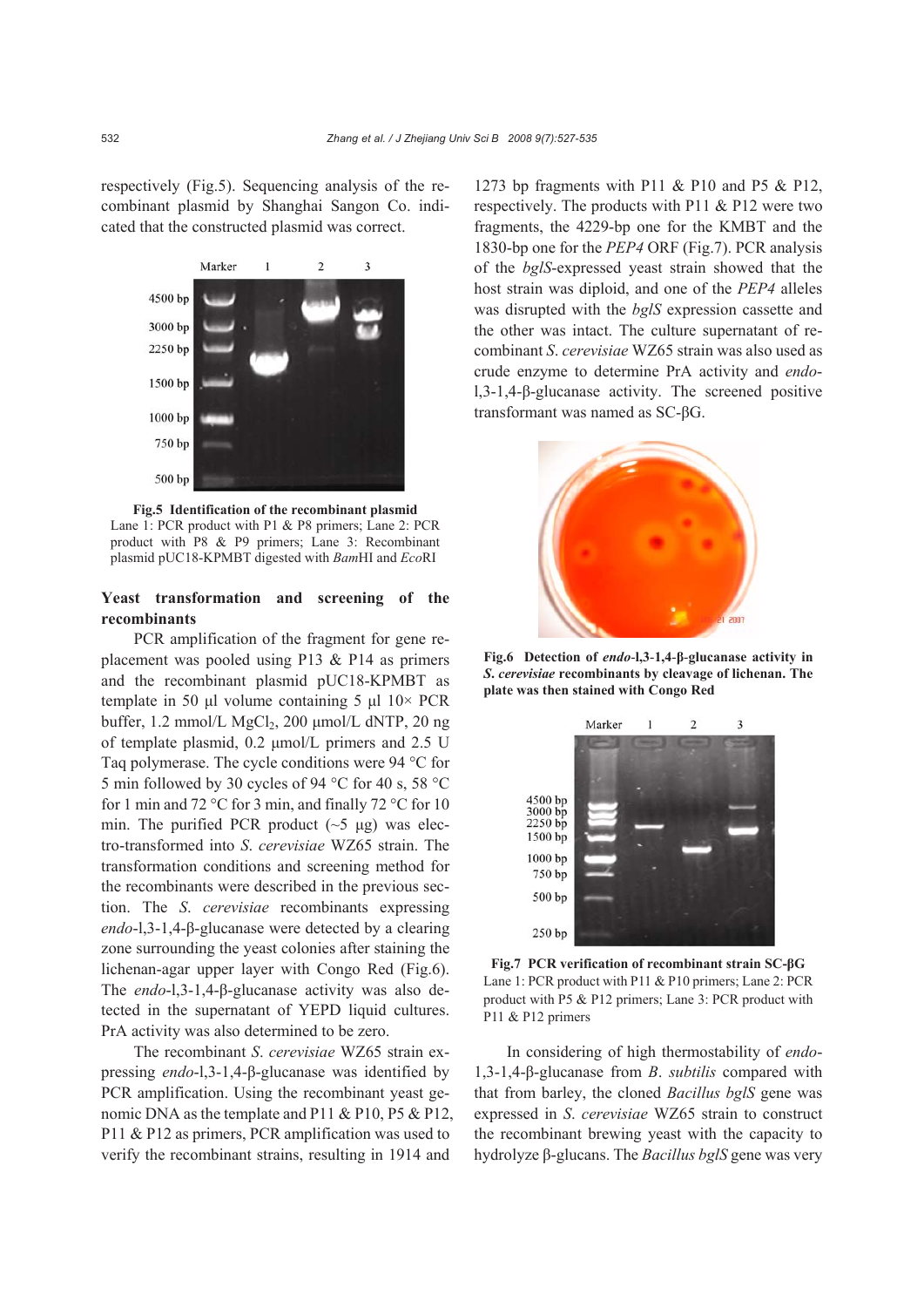lowly expressed in yeast under the control of its own promoter (Hinchliffe and Box, 1984) and increased when it was expressed and secreted under the control of *ADH1P* (*ADH1* promoter), *PGK1P* and signal peptides from yeast (Cantwell *et al*., 1986). In the current research, the  $ADHI<sub>P</sub>$  and  $MFaI<sub>S</sub>$  were selected to improve the *B*. *subtilis endo*-1,3-1,4-β-glucanase expression efficiency in *S*. *cerevisiae*.

# *Endo*-**l,3**-**1,4**-**β**-**glucanase activity measurement of the recombinant**

The activity of *endo*-l,3-1,4-β-glucanase secreted by *S*. *cerevisiae* WZ65 was determined by Congo Red method (Fig.8a). The glucanase activity of the recombinant strain increased quickly after cultivation for 24 h and reached the maximum of 69.3 U at 60 h. After then, *endo*-l,3-1,4-β-glucanase activity decreased slowly and was maintained around 50 U after incubation for 72 h. It was supposed that *endo*-l,3-1,4-β-glucanase expression was inhibited by metabolites (including alcohol, organic acids and other compounds) of SC-βG as cultivation period lasted; however, the deep reason underlined needs to be further investigated in the future research.

Furthermore, the β-1,3-1,4-glucanase activity was assayed by DNS method and the same trend as that of Congo Red method was observed (Fig.8b). It is relatively difficult to assay *endo*-1,3-1,4-β-glucanase activity by measuring the amount of reducing sugars. The problem arises due to the fact that there are only a few 1,4- linkages next to 1,3- linkages in barley β-glucan, allowing only a few sites where the enzyme can cut the glucan chain. This results in the production of only a few reducing sugar ends and if measured by the DNS method no effect was detected. Interestingly, although only were a few reducing sugar ends formed, a large clearing zone was formed during the plate assay with Congo Red. Results of the plate assays clearly show that the *endo*-1,3-1,4-β-glucanase only utilized barley β-glucan and lichenan, but not CMC (carboxymethyl cellulose), whereas the *endo*-1,4-βlucanase hydrolyzed all three substrates (van Rensburg *et al*., 1997). Current results confirm that *endo*-1,3-1,4-β-glucanase only hydrolyzes β-1,4 linkages adjacent to β-1,3 linkages (Wolf *et al*., 1995), because CMC contains no 1,4- linkages next to 1,3 linkages. The two assay methods generated almost the same change curve for the enzyme activity (Fig.8).



**Fig.8** *Endo*-**l,3**-**1,4**-**β**-**glucanase activity of the recombinant strain SC**-**βG assayed by Congo Red method (a) and DNS method (b)**

#### DISCUSSION

In the current study, the recombinant industrial brewing yeast strain SC-βG with one of the *PEP4* alleles replaced with *bglS* expression cassette was constructed by PCR-mediated gene disruption and homologous recombination. The recombinant strain may have advantages in beer brewing, maintaining the beer foam performance especially to keep the foam stable in unpasteurized beer, improving beer filterability of brewing and increasing the stability of beer product.

PrA plays an essential role among vacuolar hydrolases (Rothman *et al*., 1986; Jones, 1991) in processing the mature forms of proteinases B (PrB) and carboxypeptidase Y (CPY) among proteases, alkaline phosphatase and RNase. An initial self-activation process of proteinase yscA is necessary for the activation of vacuolar zymogens (Rupp and Wolf, 1995). The inactive precursor molecules produced from the *PEP4* gene self-activate and subsequently activate other vacuolar hydrolases (Woolford *et al*., 1986; Ammerer *et al*., 1986). And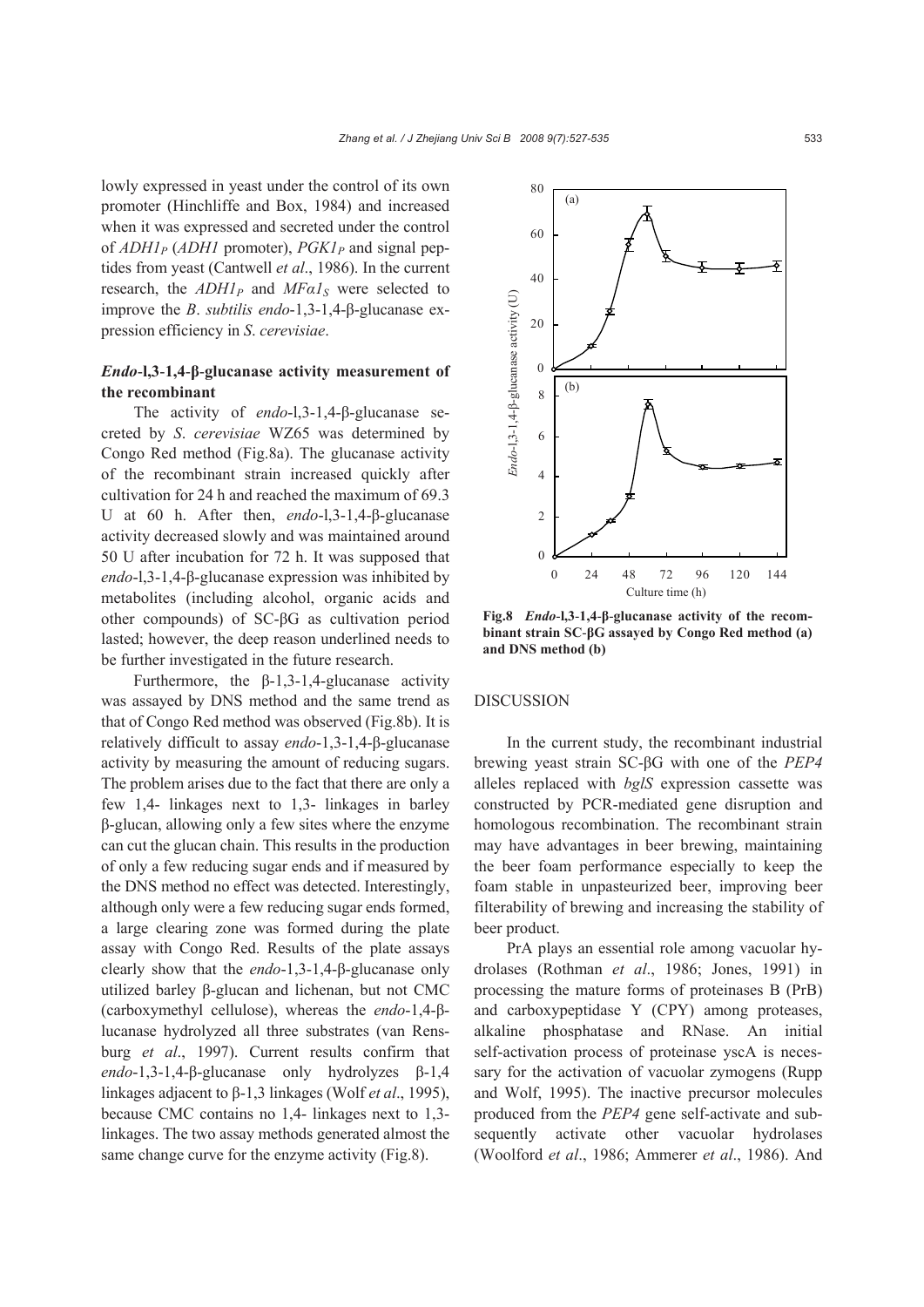*PEP4* is important for protein turnover after oxidative damage (Marques *et al*., 2006).

These roles of PrA are supported by the facts that the deletion of the structural gene of PrA certainly leads to the accumulation of the pro-forms of vacuolar proteases including proPrB and proCPY in the vacuole (Stevens *et al*., 1982). Mutations at the *PEP4*  locus exhibit a dosage effect on the levels of some, but not all, of the enzymes whose expression requires the function of the gene. The *pep4* mutation results in a 90%~95% reduction in the levels of several vacuolar hydrolases in yeast, including PrA and PrB, CPY, RNase(s) and the repressible alkaline phosphatase (Jones *et al*., 1982; Zubenko *et al*., 1983; Stevens *et al*., 1982).

In the current work, the recombinant strain SC-βG was constructed for industrial production. Although the recombinant SC-βG yeast would secrete less PrA during beer brewing, the expressed glucanase would hydrolyze β-glucan theoretically. However, the effect of assumed reduction of expressed PrA on foam retention, the growth traits, the fermentative properties of the recombinant *S*. *cerevisiae*, and the hydrolytic capability of the recombinant β-glucanase to the β-glucan in the process of beer brewing need to be further investigated.

To improve the large-scale production of biotechnological products, it is very important to concentrate on engineering disciplines dealing with bioreactor design and optimization of fermentation technology, which may lead to an improved process performance, giving higher overall yields and productivities (Court *et al*., 2002). The focus on *S*. *cerevisiae* to fulfill several biotechnological purposes is still increasing. Since the sequence of the complete yeast genome is available, targeted genetic changes are easily obtained by recombinant DNA technology, which facilitates and accelerates metabolic engineering.

#### **References**

- Akada, R., 2002. Genetically modified industrial yeast ready for application. *J. Biosci. Bioeng.*, **94**(6):536-544. [doi:10. 1016/S1389-1723(02)80192-X]
- Ammerer, G., Hunter, C.P., Rothman, J.H., Saari, G.C., Valls, L.A., Stevens, T.H., 1986. *PEP4* gene of *Saccharomyces cerevisiae* encodes proteinase A, a vacuolar enzyme required for processing of vacuolar precursors. *Mol. Cell Biol.*, **6**(7):2490-2499.

Antoni, P., 2000. Bacterial 1,3-1,4-β-glucanases: structure,

function and protein engineering. *Biochimi Biophysica Acta*, **1543**(2):361-382.

- Bradford, M.M., 1976. A rapid and sensitive method for the quantitation of microgram quantities of protein utilizing the principle of protein-dye binding. *Anal. Biochem.*, **72**(1-2):248-254. [doi:10.1016/0003-2697(76)90527-3]
- Cantwell, B.A., McConnell, D.J., 1983. Molecular cloning and expression of a *Bacillus subtilis* β-glucanase gene in *Escherichia coli*. *Gene*, **23**(2):211-219. [doi:10.1016/0378- 1119(83)90053-7]
- Cantwell, B.A., Brazil, G., Murphy, N., McConnell, D.J., 1986. Comparison of expression of the *endo*-β-1,3-1,4-glucanase gene from *Bacillus subtilis* in *Saccharomyces cerevisiae*  from the *CYC1* and *ADH1* promoters. *Curr. Genet.*, **11**(1):65-70. [doi:10.1007/BF00389427]
- Cooper, D.J., Stewart, G.G., Bryce, J.H., 2000. Yeast proteolytic activity during high and low gravity wort fermentations and its effect on head retention. *J. Inst. Brew.*, **1066**(4):197-201.
- Court, D.L., Sawitzke, J.A., Thomason, L.C., 2002. Genetic engineering using homologous recombination. *Ann. Rev. Genet.*, **36**(1):361-388. [doi:10.1146/annurev.genet.36. 061102.093104]
- Gaiser, O.J., Piotukh, K., Ponnuswamy, M.N., Planas, A., Borriss, R., Heinemann, U., 2006. Structural basis for the substrate specificity of a *Bacillus* 1,3-1,4-β-glucanase. *J. Mol. Biol.*, **357**(4):1211-1225. [doi:10.1016/j.jmb.2006. 01.014]
- Grujic, O., 1998. Application of a commercial enzyme preparation in the barley malting process. *J. Inst. Brew.*, **104**(5):249-253.
- He, G.Q., Wang, Z.Y., Liu, Z.S., Chen, Q.H., Ruan, H., Schwarz, P.B., 2006. Relationship of proteinase activity, foam proteins, and head retention in unpasteurized beer. *J. Am. Soc. Brew. Chem.*, **64**(1):33-38.
- Hinchliffe, E., Box, W.G., 1984. Expression of the cloned *endo*-1,3-1,4-β-glucanase gene of *Bacillus subtilis* in *Saccharomyces cerevisiae*. *Curr. Genet.*, **8**(6):471-475. [doi:10.1007/BF00433914]
- Jin, Y.L., Speers, R.A., Paulson, A.T., Stewart, R.J., 2004. Barley β-glucans and their degradation during malting and brewing. *Technical Quarterly-Master Brewers Association of the Americas*, **41**(3):231-240.
- Jones, E.W., 1991. Tackling the protease problem in *Saccharomyces cerevisiae*. *Methods Enzymol.*, **194**: 429-453.
- Jones, E.W., Zubenko, G.S., Parker, R.R., 1982. *PEP4* gene function is required for expression of several vacuolar hydrolases in *Sacchromyces cerevisiae*. *Genetics*, **102**(4): 665-677.
- Kettunen, A., Hamalainen, J.J., Stenholm, K., Pietilä, K., 1996. A model for the prediction of β-glucan concentration during mashing. *J. Food Eng.*, **29**(2):185-200. [doi:10. 1016/0260-8774(95)00070-4]
- Marques, M., Mojzita, D., Amorim, M.A., Almeida, T., Hohmann, S., Moradas, F.P., Costa, V., 2006. The Pep4p vacuolar proteinase contributes to the turnover of oxidized